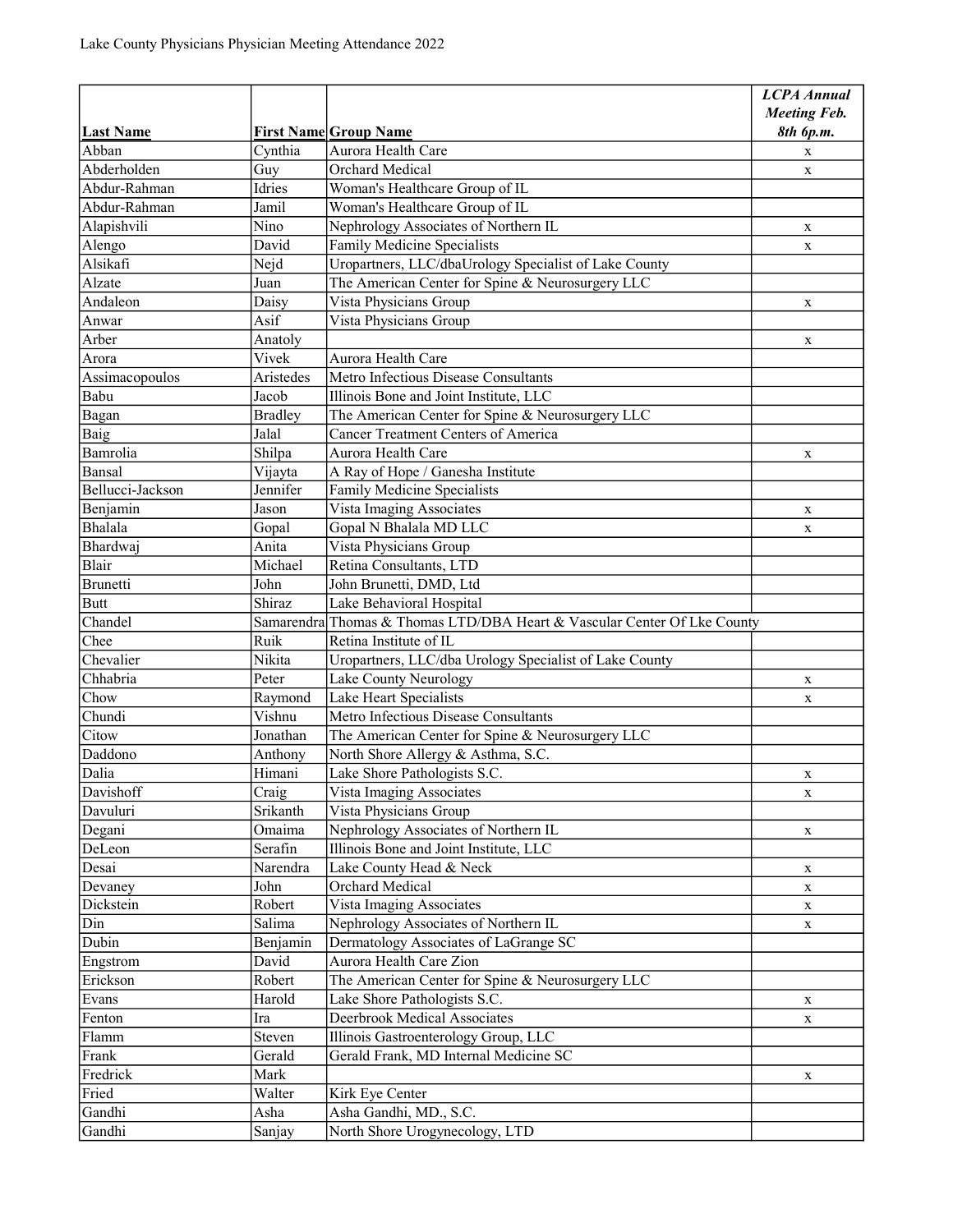|                     |                          |                                                                                    | <b>LCPA Annual</b>  |
|---------------------|--------------------------|------------------------------------------------------------------------------------|---------------------|
|                     |                          |                                                                                    | <b>Meeting Feb.</b> |
| <b>Last Name</b>    |                          | <b>First Name Group Name</b>                                                       | 8th 6p.m.           |
| Gates               | Kellie                   | Illinois Bone and Joint Institute, LLC                                             |                     |
| Girbes<br>Giron     | Mina                     | <b>Advocate Medical Group</b>                                                      | X                   |
| Gladson             | Oscar<br>Marina          | Vista Physicians Group                                                             | $\mathbf{X}$        |
| Glaws               | Reid                     | Vista Physicians Group<br>Illinois Gastroenterology Group, LLC                     | X                   |
| Gramm               |                          | Cardiac Surgery Associates, SC                                                     |                     |
| Green               | James<br>Daniel          | Medical Eye Services                                                               |                     |
|                     |                          |                                                                                    |                     |
| Greenberg<br>Guzman | Rachael<br>Alma          | Medical Eye Services<br>Gurnee Pediatrics, SC                                      |                     |
| Hamming             | David                    | Illinois Bone and Joint Institute, LLC                                             | X                   |
| Hamming             | Mark                     | Illinois Bone and Joint Institute, LLC                                             |                     |
|                     | Alice                    | Metro Infectious Disease Consultants                                               | X                   |
| Han<br>Hashim       | Ahmed                    | North Lake Cardiovascular Center                                                   |                     |
| Helms               | Ray                      |                                                                                    |                     |
| Hicks               |                          | Heart Rhythm Management of Lake County<br>Jeffrey J Hicks DPM PC                   |                     |
| Hines               | Jeffrey<br>David         | Metro Infectious Disease Consultants                                               | X                   |
|                     | Thomas                   |                                                                                    |                     |
| Hinkamp             |                          | Cardiac Surgery Associates, SC                                                     |                     |
| Hirsch              | Alan<br>Vu               | Lake Behavioral Hospital<br>Cardiac Surgery Associates, SC                         |                     |
| Hoang<br>Hoffman    | Dennis                   |                                                                                    |                     |
|                     |                          | Chest & Sleep Medicine Association, S.C.                                           |                     |
| Jabbarzadeh         | Mehran                   | Cardiac EP Consultants, S.C                                                        |                     |
| Jackson<br>Jacobs   | Mitchell<br><b>Brian</b> | Jacksoneye, S.C.<br>North Shore Glaucoma Center                                    | X                   |
|                     |                          |                                                                                    |                     |
| Jacobs              | Ryan                     | Illinois Bone and Joint Institute, LLC                                             | $\mathbf X$         |
| Jaffe<br>Jain       | Charles                  | Lake Heart Specialists                                                             | $\mathbf X$         |
|                     | Sachin                   | Integra Healthcare SC                                                              | $\mathbf X$         |
| Jajeh<br>Kalra      | Fahd                     | Lake Heart Specialists                                                             | $\mathbf X$         |
|                     | Amit<br>Shazia           | Illinois Gastroenterology Group, LLC                                               | X                   |
| Kamran              | John                     | Vista Physicians Group<br>Chicago Medical Clinic LLC                               |                     |
| Kapoor              | John                     |                                                                                    |                     |
| Kapoor              |                          | Chicago Medical Clinic LLC                                                         |                     |
| Kapoor              | Roger                    | Chicago Medical Clinic LLC                                                         |                     |
| Kessler<br>Khan     | Eric                     | Cardiac EP Consultants, S.C<br><b>Advocate Medical Group</b>                       |                     |
| Khan                | Amna                     |                                                                                    | X                   |
| Khan                | Iqbal<br>Maria           | Tri-County Foot & Ankle Centers                                                    |                     |
|                     |                          | Associates in Nephrology<br>Uropartners, LLC/dba Urology Specialist of Lake County | X                   |
| Khan<br>Khanna      | Raza                     | Nephrology Associates of Northern IL                                               | X                   |
| Kim                 | Rakhi                    | Joon Kim, MD                                                                       | X                   |
|                     | Joon                     |                                                                                    |                     |
| Kirch               | Everett                  | Illinois Gastroenterology Group, LLC                                               | X                   |
| Kirk                | Carter                   | Kirk Eye Center                                                                    |                     |
| Kirk                | Scott                    | Kirk Eye Center                                                                    |                     |
| Kirk                | Tyler                    | Kirk Eye Center                                                                    |                     |
| Koch                | Robert                   | Lake Heart Specialists                                                             | X                   |
| Kruper              | Gregory                  | Lake County Head & Neck                                                            | X                   |
| Kumar               | Yoginder                 | Yoginder Kumar, MD                                                                 |                     |
| Kurup               | Parvathy                 | Uropartners, LLC/dba Urology Specialist of Lake County                             |                     |
| Kyncl               | John                     | Drs. Kyncl                                                                         |                     |
| Kyncl               | Miloslava                | Drs. Kyncl                                                                         |                     |
| Liebovich           | Kevin                    | Illinois Gastroenterology Group, LLC                                               | X                   |
| Liesen              | Daniel                   | Scheer Surgical, S.C.                                                              | X                   |
| Lisowski            | Jeffrey                  | Metro Infectious Disease Consultants                                               |                     |
| Logue               | Edward                   | Illinois Bone and Joint Institute, LLC                                             | X                   |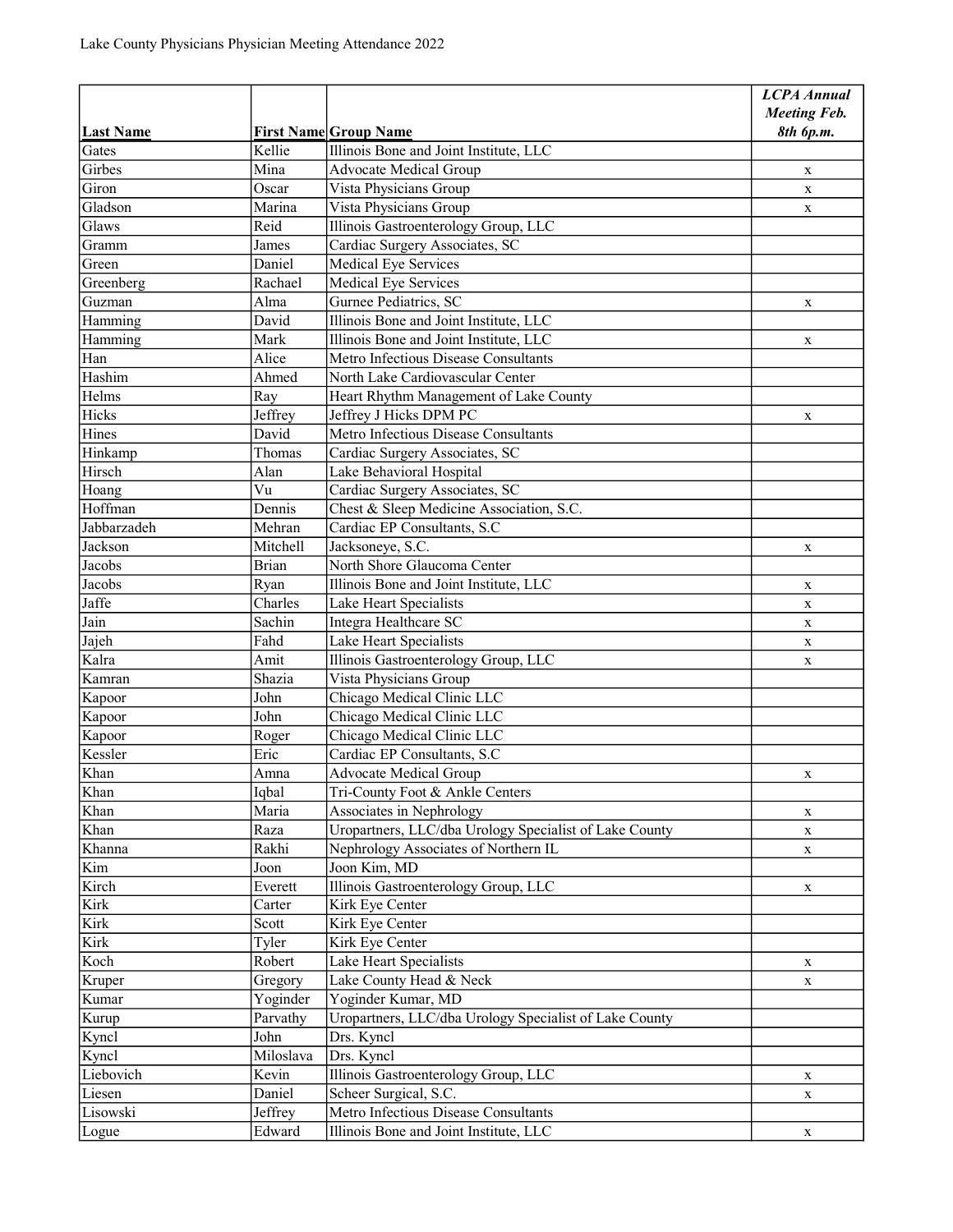|                  |              |                                                        | <b>LCPA Annual</b><br><b>Meeting Feb.</b> |
|------------------|--------------|--------------------------------------------------------|-------------------------------------------|
| <b>Last Name</b> |              | <b>First Name Group Name</b>                           | 8th 6p.m.                                 |
| Lohani           | Silu         | Rosalind Franklin University Health Clinic             |                                           |
| Lotts            | Wendy        | <b>Advocate Medical Group</b>                          | X                                         |
| Lutrin           | Frank        | Cardiac Surgery Associates, SC                         |                                           |
| Margolin         | Richard      | Advocate Medical Group                                 |                                           |
| Margules         | Kenneth      | Kenneth Margules, MD                                   | X                                         |
| McCreary         | Dennis       | Aurora Health Care Zion                                |                                           |
| McGuinn          | Marcella     | Metro Infectious Disease Consultants                   |                                           |
| Mehta            | Nilesh       | <b>Cancer Treatment Centers of America</b>             |                                           |
| Mehta            | Yashbir      | Uropartners, LLC/dba Urology Specialist of Lake County | X                                         |
| Mekki            | Yasir        | Mekki Yasir, MD                                        |                                           |
| Michael          | John         | Retina Institute of IL                                 | X                                         |
| Milejczyk        | Mariusz      | Lake County Internal Medicine Associates LLC           |                                           |
| Mirza            | Wajahat      | Wajahat Mirza, MD                                      |                                           |
| Monahan          | James        | Aurora Health Care                                     |                                           |
| Montes           | Faye         | Gurnee Pediatrics, SC                                  | X                                         |
| Morrow           | Meghan       | Dermatology Associates of LaGrange SC                  |                                           |
| Moss             | Lori         | Rosalind Franklin University Health Clinic             |                                           |
| Munir            | Jawad        | Associates in Nephrology                               |                                           |
| Musunuri         | Srinidhi     | Lake Shore Pathologists S.C.                           | X                                         |
| Nahlawi          | Maher        | Lake Heart Specialists                                 | $\mathbf X$                               |
| Neelam           |              | Rakhshanda Cancer Treatment Centers of America         |                                           |
| Nemickas         | Tomas        | Illinois Bone and Joint Institute, LLC                 | $\mathbf X$                               |
| Nerad            | Judith       | Metro Infectious Disease Consultants                   |                                           |
| Nho              | Jai          | Vista Physicians Group                                 |                                           |
| Okoli            | Uzoma        | Hawthorn Behavioral Health, INC.                       | X<br>$\mathbf X$                          |
| Parikh           | Amit         | Scheer Surgical, S.C.                                  |                                           |
| Parikh           | Rhutav       | Illinois Bone and Joint Institute, LLC                 | X                                         |
| Parikh           | Vrati        | Integra Healthcare SC                                  |                                           |
| Patel            | Kunal        | Vista Physicians Group                                 |                                           |
| Patel            |              | Rashmikant Rashmikant Patel, MD                        | X                                         |
| Patel            | Sutchin      | Uropartners, LLC/dba Urology Specialist of Lake County |                                           |
| Patel-Mehta      | Arpita       | Aurora Health Care                                     |                                           |
| Paul             | Uday         | Vista Physicians Group                                 | $\mathbf X$                               |
| Pearlman         | Robert       | Chicago Eye Consultants                                |                                           |
| Phadke           | Ashok        | <b>Lindenhurst Pediatrics</b>                          |                                           |
| Polyak           | Valentina    | Aurora Health Care                                     | X                                         |
| Puller           | Neil         | Vista Imaging Associates                               | X                                         |
| Rahaby           | Mouyyad      | Cardiac EP Consultants, S.C                            |                                           |
| Ramdass          | Priya        | Aurora Health Care                                     | X                                         |
| Rao              | Rumya        | Retina Institute of IL                                 |                                           |
| Reddy            | Daram        | Daram Reddy, M.D.                                      | X                                         |
| Reddy            | Geetha       | Geetha Reddy, MD                                       | X                                         |
| Reinglass        | Steven       | Eye Care Center of Lake County                         |                                           |
| Riegelhaupt      | Ronald       | Ronald Riegelhaupt, DPM                                | X                                         |
| Rojas            | Benjamin     | Lake Heart Specialists                                 | X                                         |
| Rosenberg        | Fred         | Illinois Gastroenterology Group, LLC                   | X                                         |
| Rosenberg        | Jonathan     | Illinois Gastroenterology Group, LLC                   | $\mathbf X$                               |
| Saffrin          | Robert       | Uropartners, LLC/dba Urology Specialist of Lake County | $\mathbf X$                               |
| Saliba           | <b>Brian</b> | Drs. Woods                                             |                                           |
| Samelson         | Timothy      | Garden Pediatrics                                      | X                                         |
| Savitt           | Michael      | North Shore Glaucoma Center                            | $\mathbf X$                               |
|                  |              |                                                        |                                           |
| Scheer           | Michael      | Scheer Surgical, S.C.                                  |                                           |
| Senatore         | Peter        | Vista Physicians Group                                 |                                           |